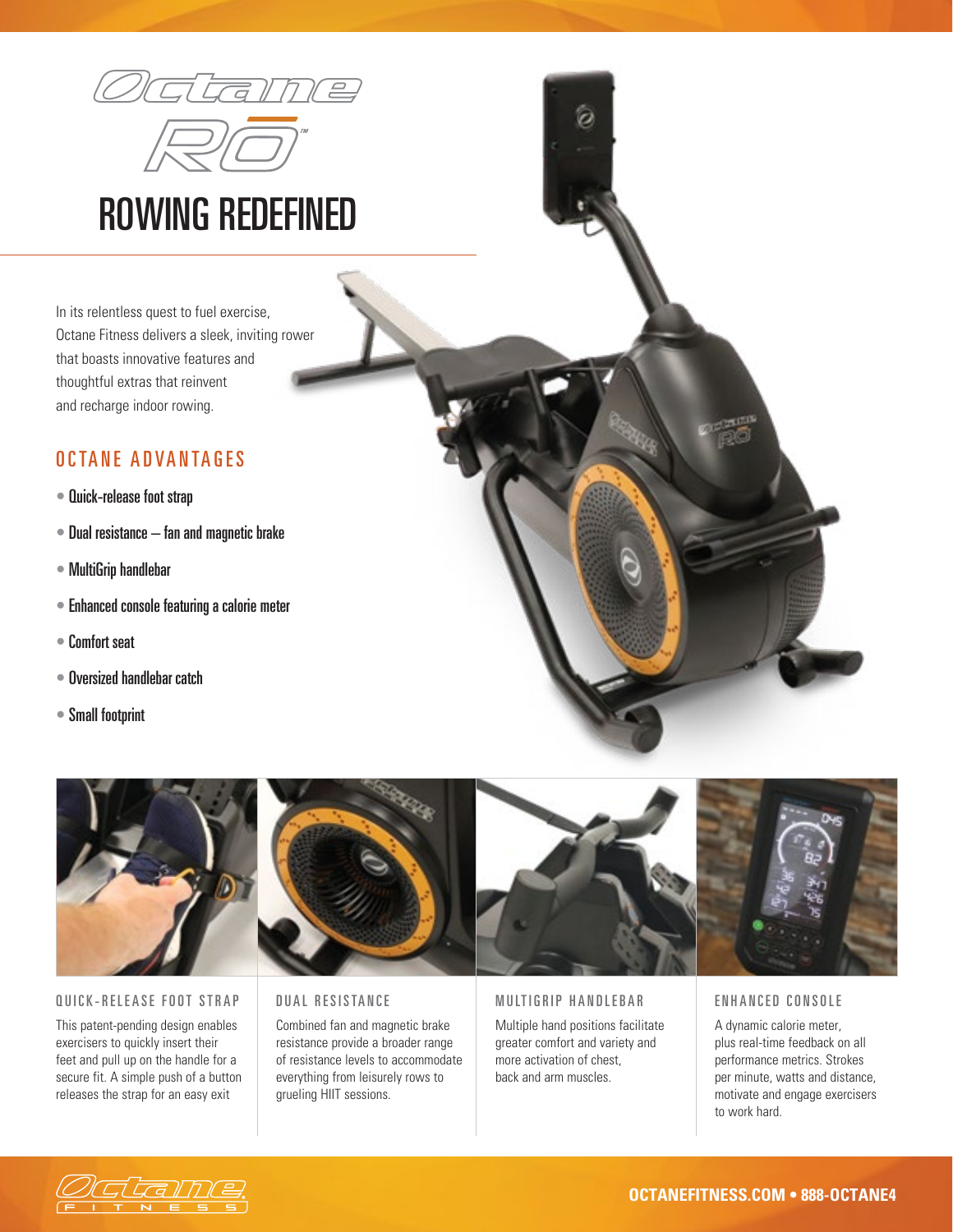### ENHANCED **CONSOLE** & CALORIE METER

7-inch backlit LCD screen is simple to use and features an addictive, motivating calorie meter

# **OVERSIZED** HANDLEBAR CATCH

ã

Makes it simple and safe to grab and securely store handlebar

# **MULTIGRIP HANDLES**

Unique design provides comfort, variety and ability to emphasize different muscles

**COMFORT** SEAT Large, padded seat with ergonomic contour maximizes comfort

#### DUAL RESISTANCE – FAN AND MAGNETIC **BRAKE**

Delivers a wide resistance range to accommodate all exercisers and workouts

SMALL FOOTPRINT Compact design fits

virtually anywhere

## **EASY STORAGE**

Simply tip up rower on its base for compact storage when not in use

#### MOBILE DEVICE **STORAGE**

Keeps mobile phones conveniently within reach during workouts

#### QUICK-RELEASE FOOT STRAP

Innovative design allows exercises to efficiently and easily strap into and exit pedals

# WHOUSESOCTANE?

#### HEALTH CLUBS

24 Hour Fitness Anytime Fitness Athletes Performance, Inc. (EXOS) Crunch Equinox Gold's Gym Life Time Fitness Powerhouse Gyms Retro Fitness Snap Fitness UFC Gym YMCA

#### COLLEGES/ UNIVERSITIES

Columbia University Duke University Georgetown Michigan State University Texas A&M UMASS University of Iowa University of Kentucky University of Minnesota University of Wisconsin

#### C O R P O R A T E WELLNESS CENTERS

Anheuser-Busch Delta Air Lines Facebook Ford Motor Company General Electric Alphabet, Inc. (Google) Intel Johnson & Johnson Procter & Gamble Reebok Corporation

#### MILITARY/ GOVERNMENT

Naval Special Warfare Group Four Fort Bragg (Special Operations) Joint Bas Langley - Eustis Macdill Air Force Base (Special Operations Command) MOD (Ministry of Defence) Nellis Air Force Base Patrick Air Force Base Scott Air Force Base U.S. Coast Guard U.S. Naval Academy